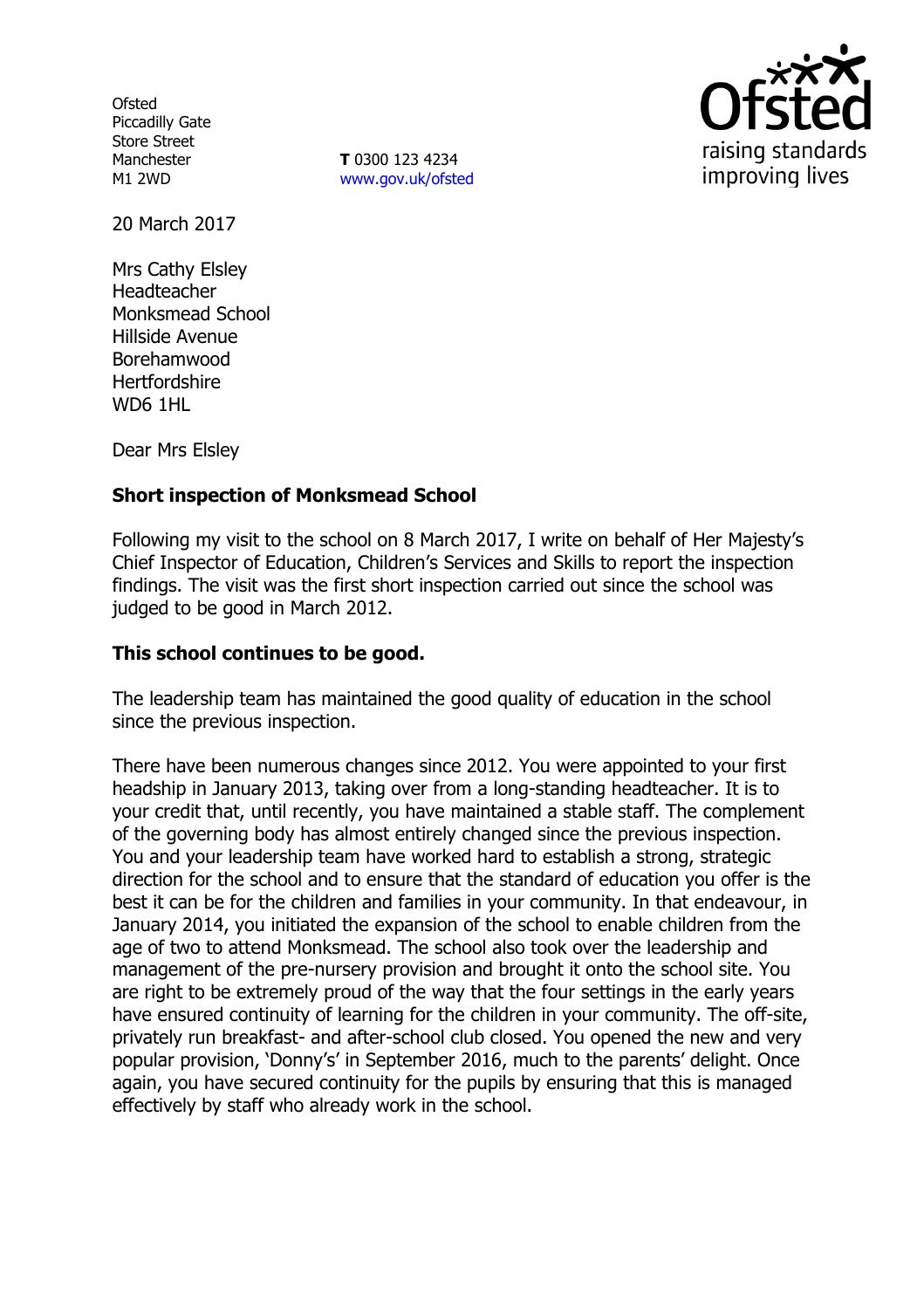

You and your leaders know the school very well. The school's plans for improvement show clearly the areas that you know still need to be developed further. The work that you and your leadership team have done to ensure that pupils have high expectations of themselves and others is evident. Pupils say that they really enjoy coming to their 'brilliant', 'spectacular' school, of which they are clearly proud. They especially like 'Donny's'; what a great start to the day this offers! Pupils come into school and begin the day with their friends in a calm and purposeful atmosphere. Older pupils read to younger ones and help them with the activities they are doing. All of them willingly help out with clearing up in readiness for the 'fit for the day' session which, again, is very popular. The same can be said for the after-school club, which is valued greatly by parents, and for which there is regularly a waiting list. One parent commented, 'Our daughter never wants to leave at the end of the day!'. Your commitment to reaching out into the community is a strength of Monksmead, right down to opening the gate on the school field between your site and the other, very local primary school, so that children in the Reception classes can meet regularly.

Parents made it very clear in their responses on Ofsted's online questionnaire, Parent View, that they are very pleased with the school's work. Many parents took the time to express their views, one saying, 'My children love going to Monksmead school,' whilst another said, 'Monksmead has helped my son in every aspect of school life'. It is testament to you and your team that you have almost 100% attendance at parent meetings, as was seen during the inspection. The school's early years provision is very well attended. During the inspection, you took parents around to show them what the school has to offer. This is a very regular occurrence as the school's good reputation goes before it; so much so, that you had over 200 applications for your 30-place Reception class last year. This is a great credit to you and your staff. However, this does in itself cause some turbulence and does not necessarily ensure that children who attend the pre-school provisions come into your Reception class. Where children have attended three of the provisions, the impact is evident in their communication skills and readiness for school.

The emphasis that you have put on improving the quality of teaching and learning is evident. Pupils are largely engaged in their learning and most are challenged to achieve as well as they can. This is not as true, however, in mathematics. Many have achieved the higher levels in reading, writing and mathematics since the previous inspection. These were areas that the school was asked to improve in that inspection. The school corridors are adorned with celebrations of pupils' work, behaviour and achievements. Pupils look forward to earning merit awards or having their work displayed on the 'Wicked Work' board. It was clearly evident in the vast majority of classes seen during my visit that pupils want to do well, enjoy talking with their partners about their learning and would actually like to be challenged even more. 'We like it when our teacher pushes us to do harder work,' said one pupil.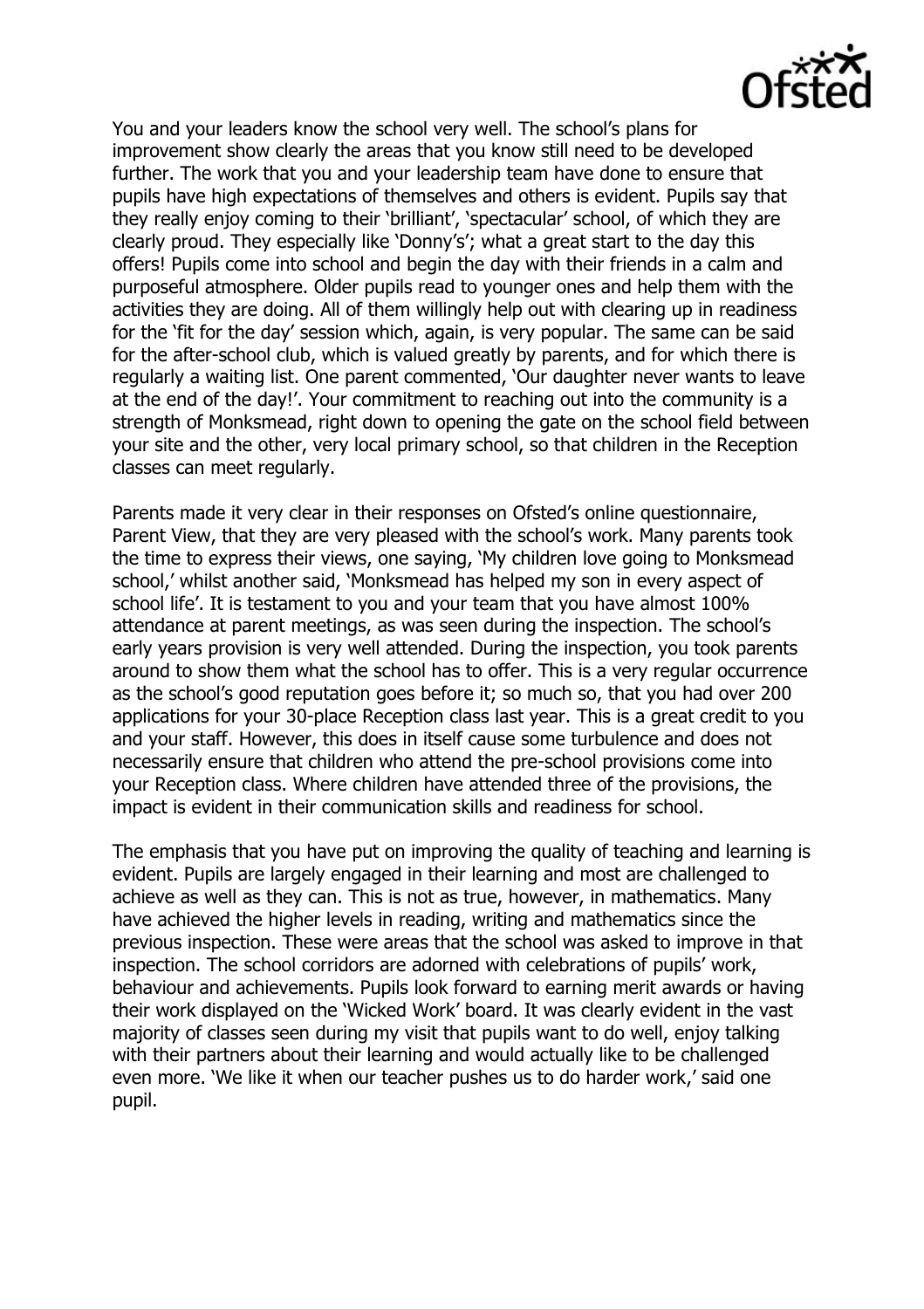

It is testament to you that pupils' aspirations have changed during your time in the school. Some pupils told me that they would like to be an artist, mathematician, doctor, scientist, nutritionist or teacher. The focus you have on the new mastery curriculum in mathematics is beginning to pay dividends. Sensitive, but appropriate, questions by adults ensure that pupils think about what they are learning. Such questions as, 'What have you noticed?' when pupils were multiplying decimals by 10, encouraged them to search for a pattern, which they readily did. Many pupils I spoke to could eloquently articulate their learning and explain the thinking behind their answers, for example in problem solving.

The school's work with pupils who have special educational needs and/or disabilities, or those who are disadvantaged, continues to improve. The opening of the 'nurture' provision has been very successful. It is evident that pupils are developing self-confidence and their self-esteem is raised. This is because you and your deputy headteacher have created a provision that gives pupils the opportunity to access the curriculum in a smaller group of eight pupils. The deputy headteacher is rightly proud of the work that the school does with these pupils and shows great passion for ensuring their continued success. The school celebrates diversity exceptionally well. Much work has been done to ensure that all pupils accept their classmates, many of whom are from different cultures or backgrounds, and their differences are celebrated. Showing kindness and respect is what is expected, and demonstrated perfectly by the school's play leaders. The qualities that you insist on include being fair, helpful and responsible. The good role model that the play leaders and your teachers set is evident in all that the school does.

### **Safeguarding is effective.**

You and your governors take safeguarding very seriously. Relevant checks are made to ensure that adults are suitable to work with children. You have ensured that every member of staff is appropriately trained to keep pupils safe and to alert you of any concerns they may have. Pupils say that they feel safe and know whom to go to if they have any worries. The many posters around the school remind pupils, should they forget, whom to go to if they are worried. Pupils know how to keep themselves safe online and that they should not give out personal details to anyone. This is because you and your staff teach pupils how to keep safe and information is shown on displays around the school, for example, 'Don't be quick, think before you click'.

You and your staff are meticulous in recording any incidents of concern and you are tenacious in following up actions with the good links you have with external agencies. One parent commented, 'The school has also helped me as a parent.' Attendance of the most vulnerable pupils is improving because you have raised the awareness of the benefits of regular attendance. Parents, almost universally, are very happy with the school and the way you and your staff care for their children. One said that staff, 'go above and beyond what they have to do to keep our children well educated, feeling safe and happy' – a glowing endorsement and one with which I concur.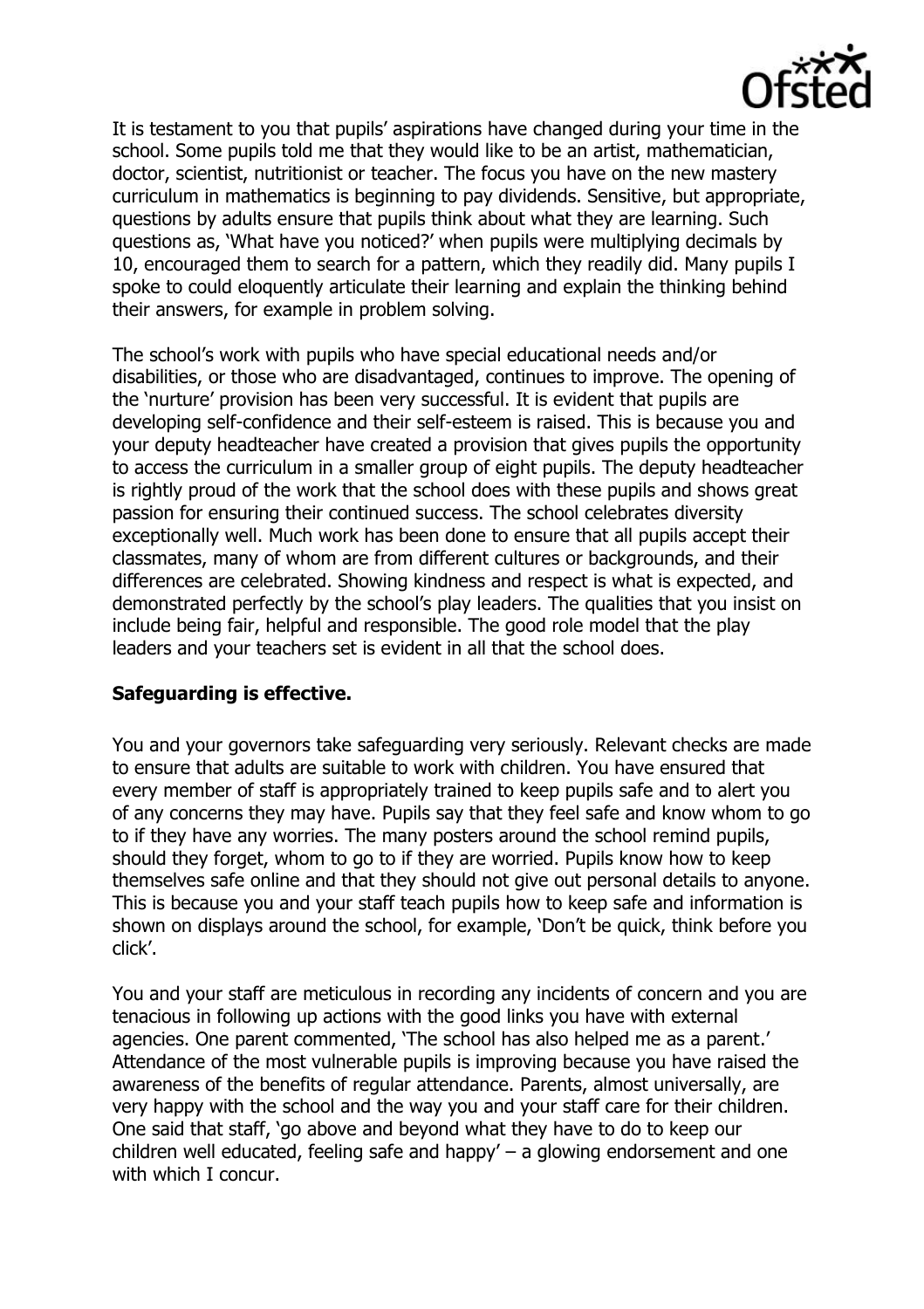

## **Inspection findings**

- $\blacksquare$  The first line of enquiry I undertook was to ascertain whether the school remained good in relation to the progress the school has made since the previous inspection on challenging pupils and ensuring that they are sufficiently engaged in English and mathematics. Learning seen in the vast majority of lessons during the inspection was of good quality. Pupils were on task, eager to complete their work and responded well to challenging questions or scenarios that adults posed. They do, however, want to be challenged more in mathematics and are keen for this to happen in all mathematics lessons. The proportion of pupils currently in the school who are making the expected progress and are at age-related expectations, is high. Those who are considered to be working at higher levels is increasing.
- In 2016, the proportion of pupils in key stage 1 who achieved great depth in their learning continued to be above the national average in reading, writing and mathematics. The proportion of pupils who attain the higher levels at the end of key stage 2 has fluctuated since the previous inspection. Reading has continued to be above the national average, but mathematics, in particular, has not. Work in pupils' books shows that there is some challenge, although it is not as consistent as it could be in mathematics. However, pupils are largely making good progress, confirming the analysis of the school's own assessment information.
- The second line of enquiry related to how well mathematics is taught to ensure that pupils attain greater depth in the new mastery curriculum. The school has focused heavily on this area and continues to do so. The leader for mathematics has ensured that all teachers are appropriately supported and training has been comprehensive. Lessons seen during the inspection confirm that mathematics is being taught well, but there are pockets where teachers are still not as confident as they need to be. Leaders are well aware of where additional support is needed. This is because they regularly check on the quality of teaching, look at the work in pupils' books and ensure that teachers' assessments are accurate.
- The quality of discussion between pupils in mathematics lessons was high in many classes. Many were grappling with questions about how they had worked out their answers or why the answer they reached was correct or incorrect. You have obviously done much work to ensure that the mathematics curriculum is beginning to challenge pupils to think hard about what they are learning. However, not all teachers follow the school's marking and feedback policy and ensure that they provide pupils with guidance on how to improve their work.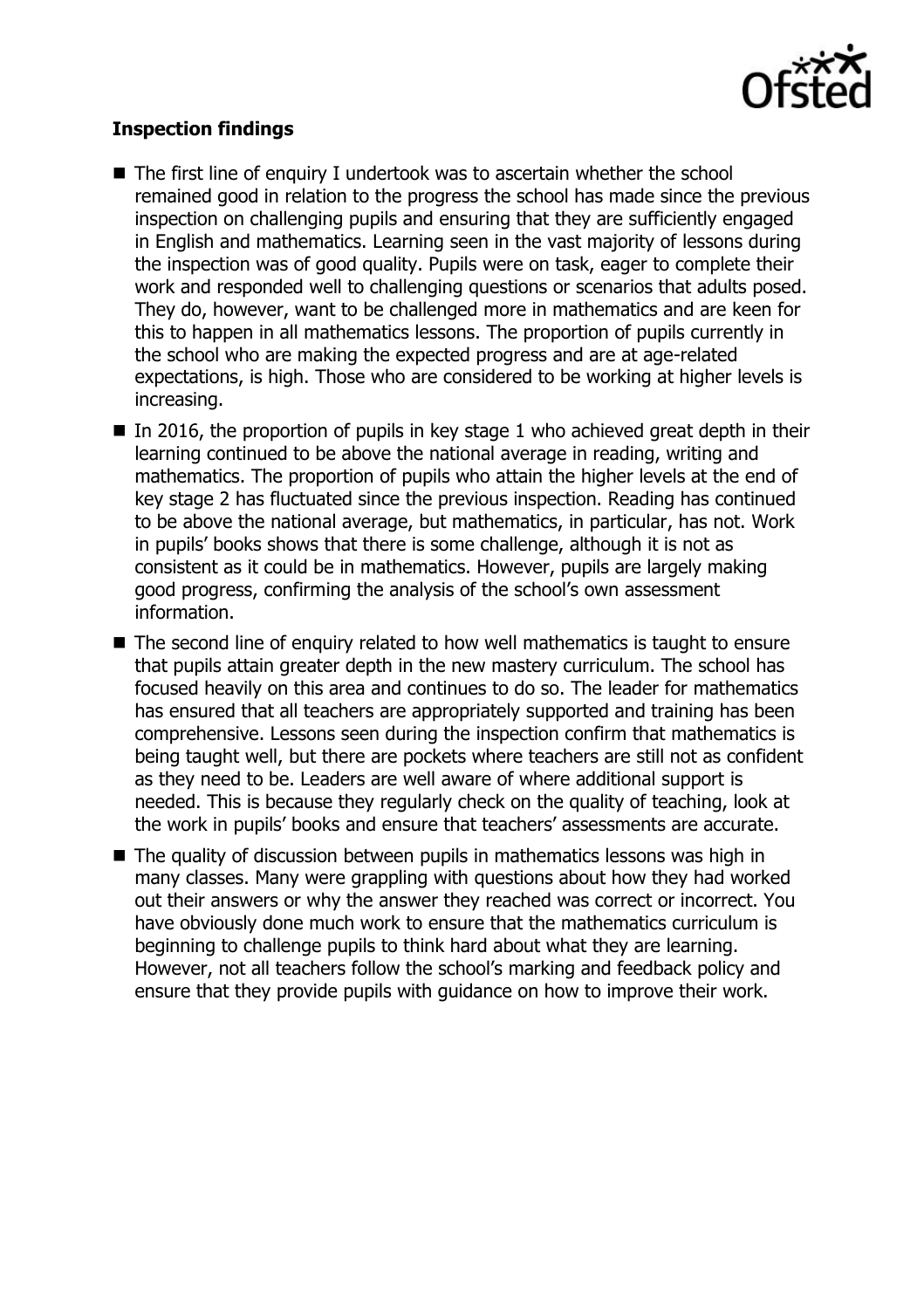

- The third line of enquiry was to see how well children are prepared for Year 1 at the end of the Reception Year. Although the proportion of children who achieved a good level of development in 2016 was in line with the national average, there has been a decline in outcomes since the previous inspection. However, the provision the school makes for all children aged from two to five is good. The addition of the provisions for two- and three-year-olds to the school has been a bonus for the community. These are very popular. Children attend from a wide area and with very varying stages of development. The baseline of children's abilities on entry to the school's provision has been declining over time, but children make good progress in Nursery and Reception to achieve outcomes that are in line with those expected nationally.
- Great care and attention have been taken to ensure that parents are as involved as they can be in their children's early education. The developing online system of recording children's learning is already providing a good evidence base to inform future planning. The curriculum is therefore led by the children's needs, and teachers plan well in response to individual children's development. The headteacher is currently supporting the early years staff and is already making an impact on ensuring that all of the classes have consistently good teaching. As a result, predicted outcomes for 2017 are likely to be above the national average at the end of the Reception Year.
- The fourth line of enquiry related to how well the curriculum enables all pupils, especially those who are disadvantaged or have special educational needs and/or disabilities, to achieve as well as they can. You and your deputy headteacher, in her role as special educational needs coordinator, have reorganised the system of identification of pupils who need additional support. This is already paying dividends. In lessons seen during the inspection, pupils were very well supported by teaching assistants. This is because teachers plan well with, and for, teaching assistants to ensure that pupils make the progress of which they are capable.
- Scrutiny of the school's own assessment information evidenced that this group of pupils across the school, and those who are disadvantaged, are making at least expected progress in reading, writing and mathematics. Many are making more than expected progress from their varying starting points. Appropriate support, through targeted programmes, is in place through your system for mapping provision in each class. As a result, there is little evidence in books or teachers' assessments to show that there is an overall pattern of underachievement by any one group across the school. You are in the process of developing a more comprehensive process that will enable even more accurate assessment of pupils' progress in the individual targets they have been given.

### **Next steps for the school**

Leaders and those responsible for governance should ensure that:

■ teachers encourage pupils to challenge themselves in their learning and embed the school's core values, particularly those of 'reflect and succeed'